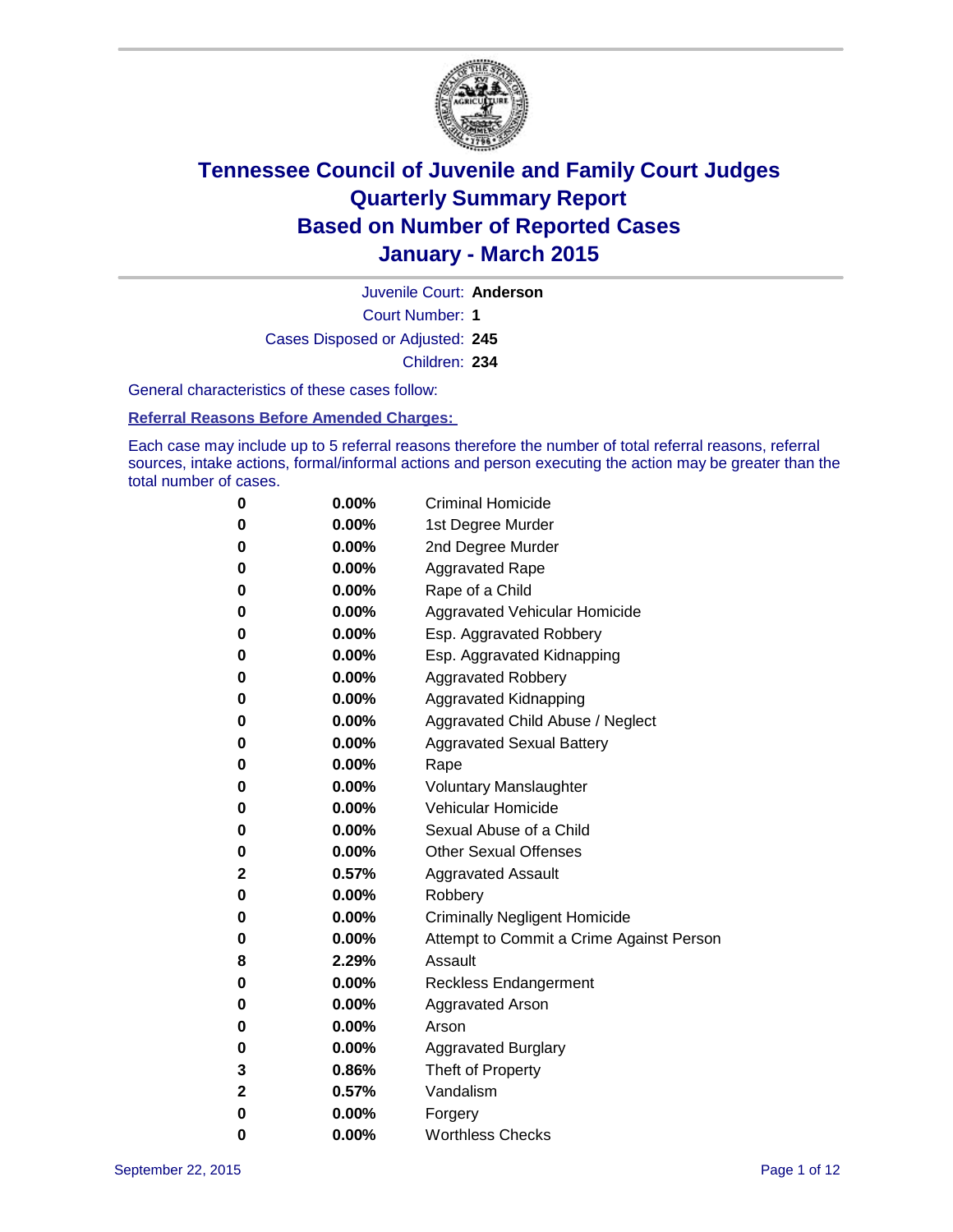

Juvenile Court: **Anderson**

Court Number: **1**

Cases Disposed or Adjusted: **245**

Children: **234**

#### **Referral Reasons Before Amended Charges:**

Each case may include up to 5 referral reasons therefore the number of total referral reasons, referral sources, intake actions, formal/informal actions and person executing the action may be greater than the total number of cases.

| 0           | $0.00\%$ | Illegal Possession / Fraudulent Use of Credit / Debit Cards |
|-------------|----------|-------------------------------------------------------------|
| 0           | 0.00%    | <b>Burglary</b>                                             |
| 0           | 0.00%    | Unauthorized Use of a Vehicle                               |
| 0           | 0.00%    | <b>Cruelty to Animals</b>                                   |
| 0           | 0.00%    | Sale of Controlled Substances                               |
| 1           | 0.29%    | <b>Other Drug Offenses</b>                                  |
| 0           | 0.00%    | Possession of Controlled Substances                         |
| 0           | 0.00%    | <b>Criminal Attempt</b>                                     |
| 0           | 0.00%    | Carrying Weapons on School Property                         |
| 1           | 0.29%    | Unlawful Carrying / Possession of a Weapon                  |
| 0           | 0.00%    | <b>Evading Arrest</b>                                       |
| 0           | 0.00%    | Escape                                                      |
| 0           | 0.00%    | Driving Under Influence (DUI)                               |
| 1           | 0.29%    | Possession / Consumption of Alcohol                         |
| 0           | 0.00%    | Resisting Stop, Frisk, Halt, Arrest or Search               |
| 0           | 0.00%    | <b>Aggravated Criminal Trespass</b>                         |
| 1           | 0.29%    | Harassment                                                  |
| 0           | 0.00%    | Failure to Appear                                           |
| 0           | 0.00%    | Filing a False Police Report                                |
| 0           | 0.00%    | Criminal Impersonation                                      |
| 0           | 0.00%    | <b>Disorderly Conduct</b>                                   |
| 0           | 0.00%    | <b>Criminal Trespass</b>                                    |
| 0           | $0.00\%$ | Public Intoxication                                         |
| 0           | 0.00%    | Gambling                                                    |
| 28          | 8.02%    | Traffic                                                     |
| 0           | 0.00%    | <b>Local Ordinances</b>                                     |
| 0           | 0.00%    | Violation of Wildlife Regulations                           |
| 94          | 26.93%   | Contempt of Court                                           |
| 16          | 4.58%    | Violation of Probation                                      |
| $\mathbf 2$ | 0.57%    | Violation of Aftercare                                      |
| 37          | 10.60%   | <b>Unruly Behavior</b>                                      |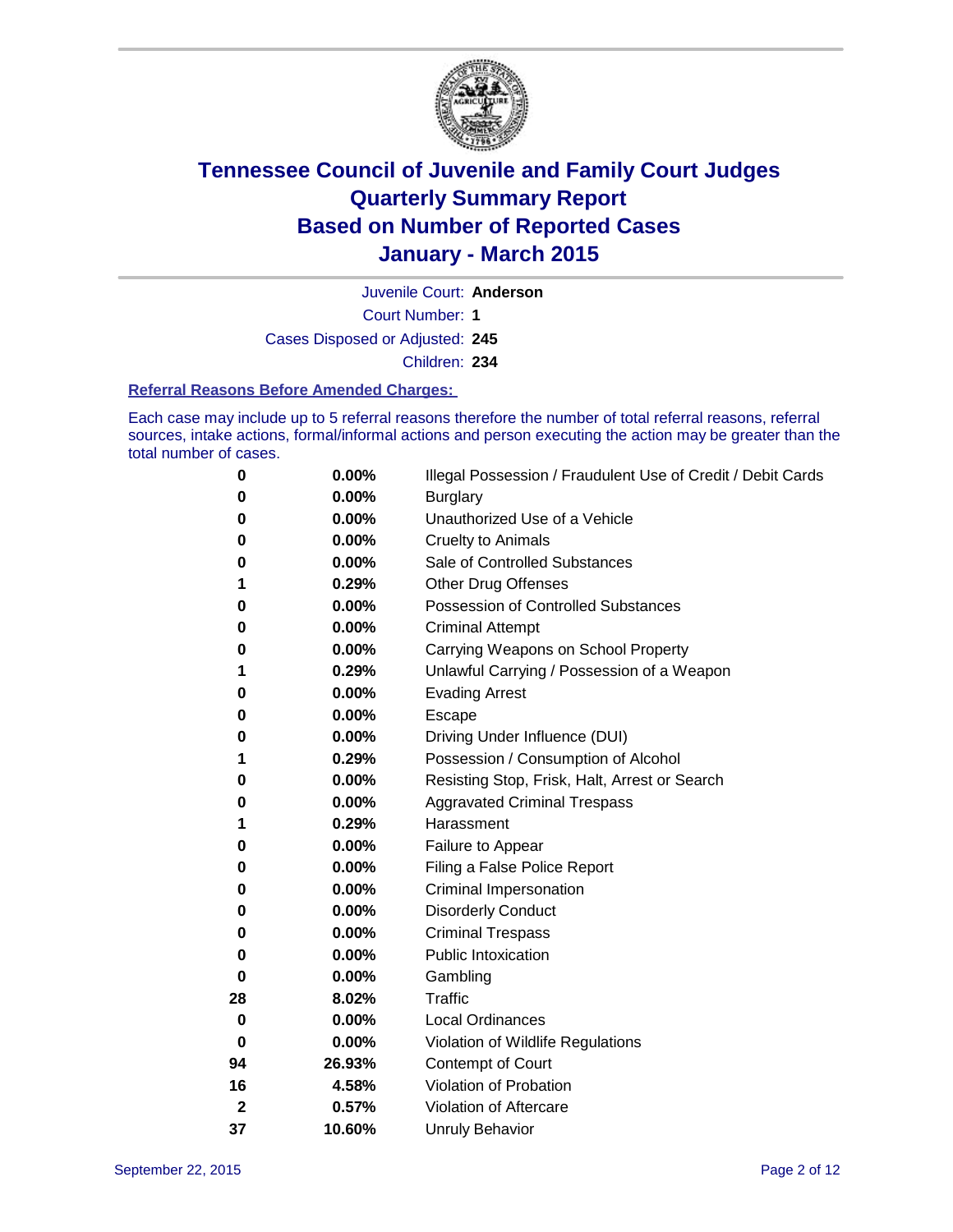

Court Number: **1** Juvenile Court: **Anderson** Cases Disposed or Adjusted: **245**

Children: **234**

### **Referral Reasons Before Amended Charges:**

Each case may include up to 5 referral reasons therefore the number of total referral reasons, referral sources, intake actions, formal/informal actions and person executing the action may be greater than the total number of cases.

| 28       | 8.02%    | Truancy                                |
|----------|----------|----------------------------------------|
| 0        | $0.00\%$ | In-State Runaway                       |
| 0        | $0.00\%$ | Out-of-State Runaway                   |
| 11       | 3.15%    | Possession of Tobacco Products         |
| 13       | 3.72%    | Violation of a Valid Court Order       |
| 0        | 0.00%    | <b>Violation of Curfew</b>             |
| 0        | $0.00\%$ | Sexually Abused Child                  |
| 0        | $0.00\%$ | <b>Physically Abused Child</b>         |
| 29       | 8.31%    | Dependency / Neglect                   |
| 0        | $0.00\%$ | <b>Termination of Parental Rights</b>  |
| 0        | $0.00\%$ | <b>Violation of Pretrial Diversion</b> |
| 0        | $0.00\%$ | Violation of Informal Adjustment       |
| 0        | $0.00\%$ | <b>Judicial Review</b>                 |
| 0        | $0.00\%$ | <b>Administrative Review</b>           |
| $\bf{0}$ | $0.00\%$ | <b>Foster Care Review</b>              |
| 28       | 8.02%    | Custody                                |
| 3        | 0.86%    | Visitation                             |
| 4        | 1.15%    | Paternity / Legitimation               |
| 35       | 10.03%   | <b>Child Support</b>                   |
| 0        | 0.00%    | <b>Request for Medical Treatment</b>   |
| 0        | 0.00%    | Consent to Marry                       |
| 2        | 0.57%    | Other                                  |
| 349      | 100.00%  | <b>Total Referrals</b>                 |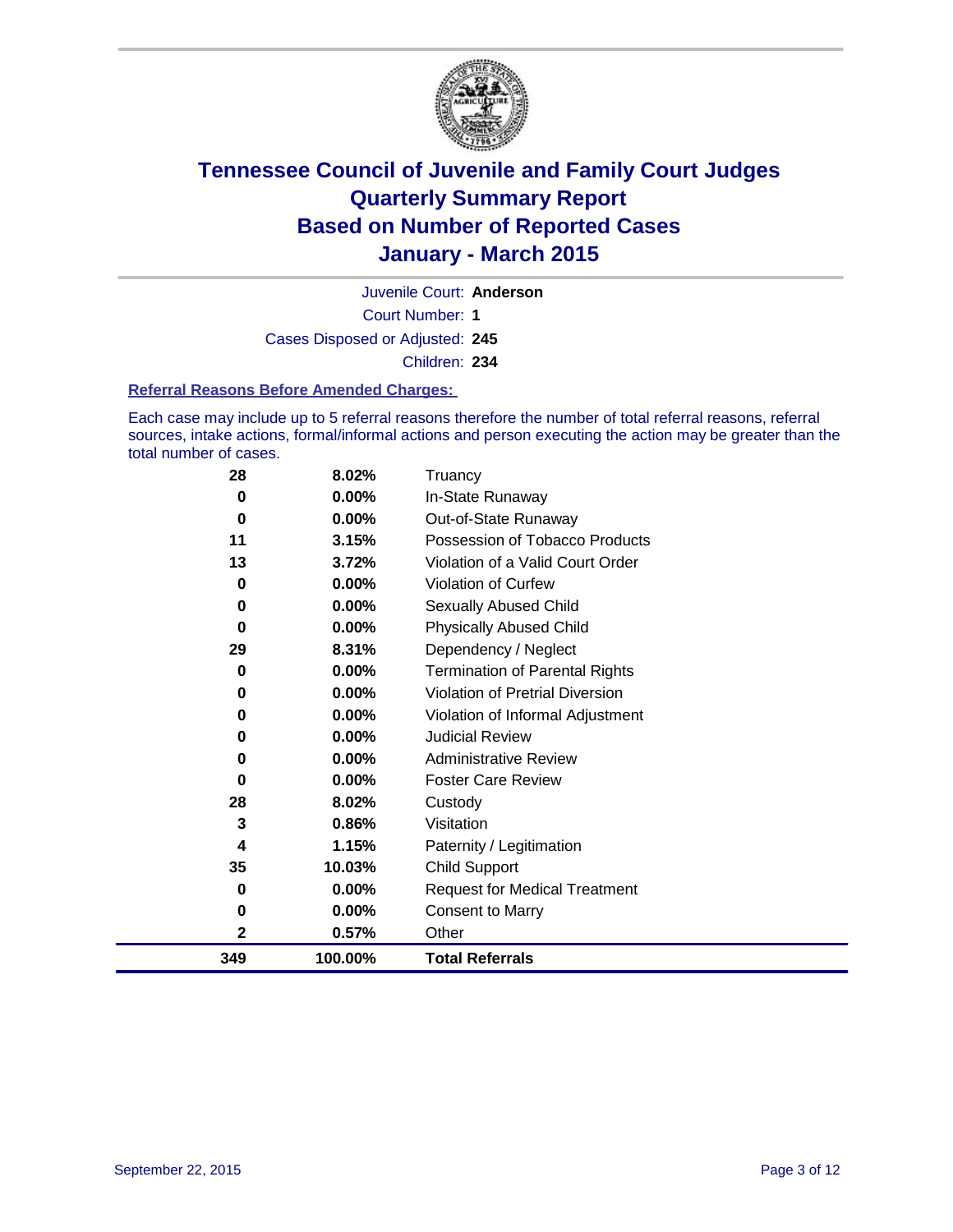

| Juvenile Court: Anderson        |  |
|---------------------------------|--|
| Court Number: 1                 |  |
| Cases Disposed or Adjusted: 245 |  |
| Children: 234                   |  |
| <b>Referral Sources: 1</b>      |  |

| 349 | 100.00%  | <b>Total Referral Sources</b>     |
|-----|----------|-----------------------------------|
| 144 | 41.26%   | Other                             |
| 0   | $0.00\%$ | Unknown                           |
| 0   | $0.00\%$ | Hospital                          |
| 0   | $0.00\%$ | Child & Parent                    |
| 0   | $0.00\%$ | Victim                            |
| 0   | $0.00\%$ | <b>Other Court</b>                |
| 0   | $0.00\%$ | Social Agency                     |
| 16  | 4.58%    | <b>Court Staff</b>                |
| 0   | $0.00\%$ | <b>District Attorney's Office</b> |
| 0   | $0.00\%$ | <b>Other State Department</b>     |
| 32  | 9.17%    | <b>DCS</b>                        |
| 0   | 0.00%    | <b>CSA</b>                        |
| 39  | 11.17%   | School                            |
| 0   | 0.00%    | Self                              |
| 25  | 7.16%    | Relatives                         |
| 16  | 4.58%    | Parents                           |
| 77  | 22.06%   | Law Enforcement                   |

### **Age of Child at Referral: 2**

| 234 | 100.00%  | <b>Total Child Count</b> |
|-----|----------|--------------------------|
| 0   | $0.00\%$ | Unknown                  |
| 91  | 38.89%   | Ages 19 and Over         |
| 13  | 5.56%    | Ages 17 through 18       |
| 43  | 18.38%   | Ages 15 through 16       |
| 18  | 7.69%    | Ages 13 through 14       |
| 13  | 5.56%    | Ages 11 through 12       |
| 56  | 23.93%   | Ages 10 and Under        |
|     |          |                          |

<sup>1</sup> If different than number of Referral Reasons (349), verify accuracy of your court's data.

One child could be counted in multiple categories, verify accuracy of your court's data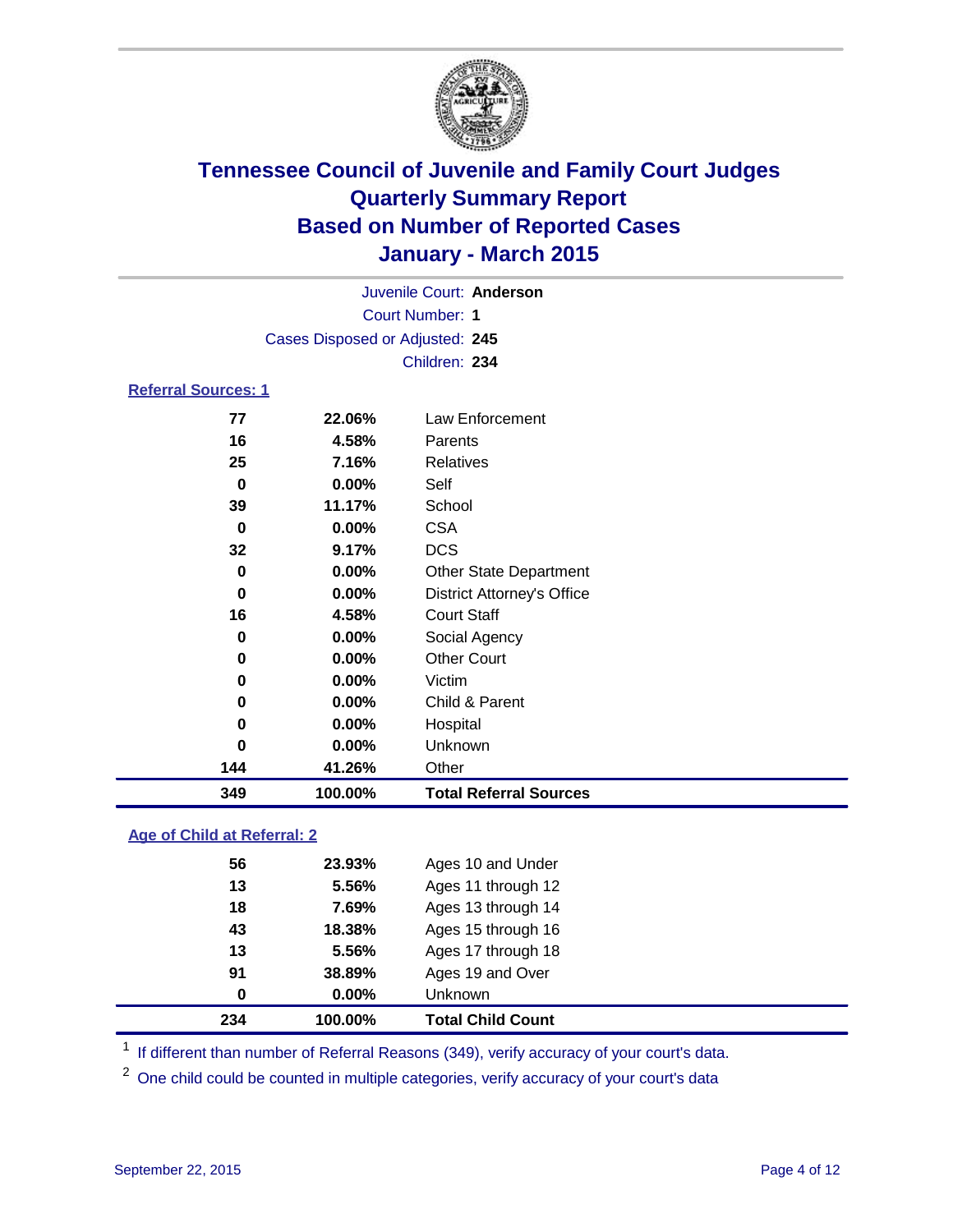

| Juvenile Court: Anderson                |         |                          |  |
|-----------------------------------------|---------|--------------------------|--|
| Court Number: 1                         |         |                          |  |
| Cases Disposed or Adjusted: 245         |         |                          |  |
|                                         |         | Children: 234            |  |
| Sex of Child: 1                         |         |                          |  |
| 136                                     | 58.12%  | Male                     |  |
| 96                                      | 41.03%  | Female                   |  |
| $\mathbf 2$                             | 0.85%   | Unknown                  |  |
| 234                                     | 100.00% | <b>Total Child Count</b> |  |
| Race of Child: 1                        |         |                          |  |
| 135                                     | 57.69%  | White                    |  |
| 17                                      | 7.26%   | African American         |  |
| $\bf{0}$                                | 0.00%   | Native American          |  |
| 0                                       | 0.00%   | Asian                    |  |
| 1                                       | 0.43%   | Mixed                    |  |
| 81                                      | 34.62%  | Unknown                  |  |
| 234                                     | 100.00% | <b>Total Child Count</b> |  |
| <b>Hispanic Origin: 1</b>               |         |                          |  |
| $\overline{7}$                          | 2.99%   | Yes                      |  |
| 107                                     | 45.73%  | No                       |  |
| 120                                     | 51.28%  | Unknown                  |  |
| 234                                     | 100.00% | <b>Total Child Count</b> |  |
| <b>School Enrollment of Children: 1</b> |         |                          |  |
| 37                                      | 15.81%  | Yes                      |  |
| 4                                       | 1.71%   | No                       |  |
| 193                                     | 82.48%  | Unknown                  |  |
| 234                                     | 100.00% | <b>Total Child Count</b> |  |

One child could be counted in multiple categories, verify accuracy of your court's data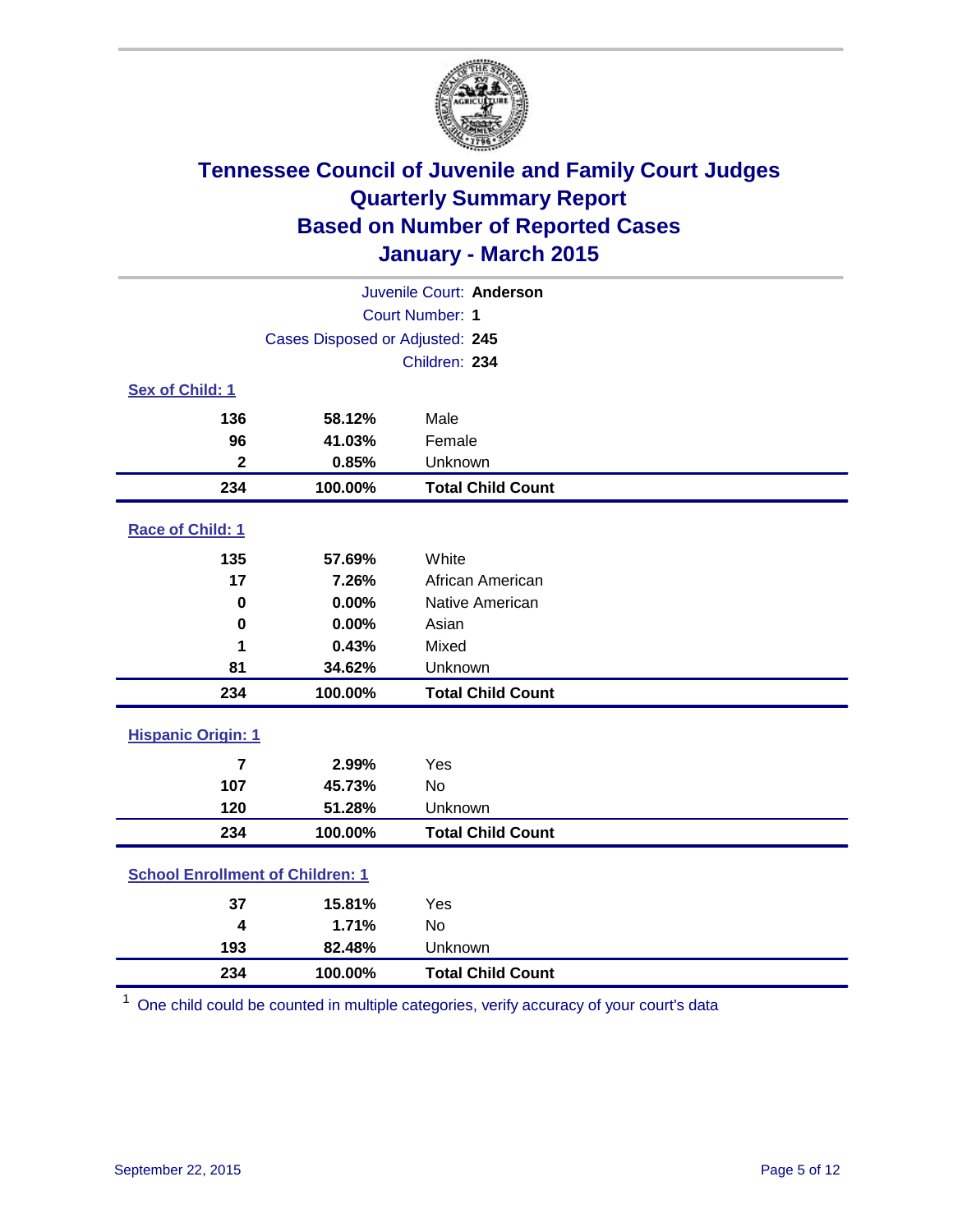

Court Number: **1** Juvenile Court: **Anderson** Cases Disposed or Adjusted: **245** Children: **234**

### **Living Arrangement of Child at Time of Referral: 1**

| 234 | 100.00%  | <b>Total Child Count</b>     |
|-----|----------|------------------------------|
| 46  | 19.66%   | Other                        |
| 72  | 30.77%   | Unknown                      |
| 0   | $0.00\%$ | Independent                  |
| 1   | 0.43%    | In an Institution            |
| 0   | $0.00\%$ | In a Residential Center      |
| 0   | $0.00\%$ | In a Group Home              |
| 4   | 1.71%    | With Foster Family           |
| 1   | 0.43%    | With Adoptive Parents        |
| 13  | 5.56%    | <b>With Relatives</b>        |
| 6   | 2.56%    | With Father                  |
| 77  | 32.91%   | <b>With Mother</b>           |
| 0   | $0.00\%$ | With Mother and Stepfather   |
| 0   | $0.00\%$ | With Father and Stepmother   |
| 14  | 5.98%    | With Both Biological Parents |
|     |          |                              |

### **Type of Detention: 2**

| 245 | 100.00%  | <b>Total Detention Count</b> |
|-----|----------|------------------------------|
| 0   | $0.00\%$ | Other                        |
| 245 | 100.00%  | Does Not Apply               |
| 0   | $0.00\%$ | Unknown                      |
| 0   | $0.00\%$ | <b>Psychiatric Hospital</b>  |
| 0   | $0.00\%$ | Jail - No Separation         |
| 0   | $0.00\%$ | Jail - Partial Separation    |
| 0   | $0.00\%$ | Jail - Complete Separation   |
| 0   | $0.00\%$ | Juvenile Detention Facility  |
| 0   | $0.00\%$ | Non-Secure Placement         |

<sup>1</sup> One child could be counted in multiple categories, verify accuracy of your court's data

If different than number of Cases (245) verify accuracy of your court's data.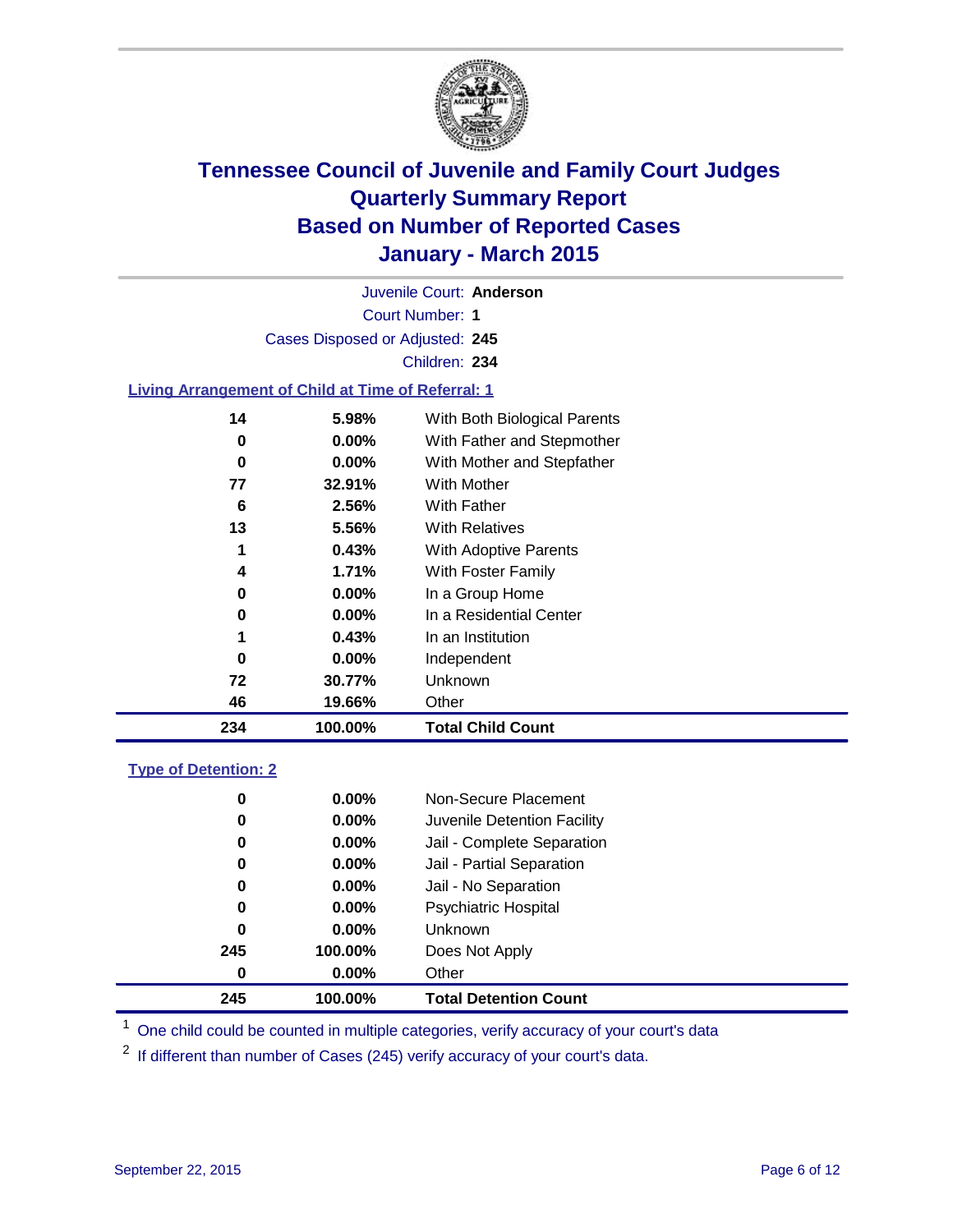

|                                                    |                                 | Juvenile Court: Anderson             |
|----------------------------------------------------|---------------------------------|--------------------------------------|
|                                                    |                                 | <b>Court Number: 1</b>               |
|                                                    | Cases Disposed or Adjusted: 245 |                                      |
|                                                    |                                 | Children: 234                        |
| <b>Placement After Secure Detention Hearing: 1</b> |                                 |                                      |
| $\bf{0}$                                           | 0.00%                           | Returned to Prior Living Arrangement |
| 0                                                  | 0.00%                           | Juvenile Detention Facility          |
| 0                                                  | $0.00\%$                        | Jail                                 |
| 0                                                  | 0.00%                           | Shelter / Group Home                 |
| 0                                                  | $0.00\%$                        | <b>Foster Family Home</b>            |
| 0                                                  | 0.00%                           | <b>Psychiatric Hospital</b>          |
| 0                                                  | 0.00%                           | Unknown                              |
| 245                                                | 100.00%                         | Does Not Apply                       |
| 0                                                  | 0.00%                           | Other                                |
| 245                                                | 100.00%                         | <b>Total Placement Count</b>         |
| <b>Intake Actions: 2</b>                           |                                 |                                      |
| 317                                                | 90.83%                          | <b>Petition Filed</b>                |
| $\bf{0}$                                           | 0.00%                           | <b>Motion Filed</b>                  |
| 29                                                 | 8.31%                           | <b>Citation Processed</b>            |
| 0                                                  | 0.00%                           | Notification of Paternity Processed  |
| 0                                                  | $0.00\%$                        | Scheduling of Judicial Review        |
| 0                                                  | 0.00%                           | Scheduling of Administrative Review  |
| 0                                                  | 0.00%                           | Scheduling of Foster Care Review     |
| 0                                                  | 0.00%                           | Unknown                              |
| 1                                                  | 0.29%                           | Does Not Apply                       |
| 2                                                  | 0.57%                           | Other                                |
| 349                                                | 100.00%                         | <b>Total Intake Count</b>            |

<sup>1</sup> If different than number of Cases (245) verify accuracy of your court's data.

<sup>2</sup> If different than number of Referral Reasons (349), verify accuracy of your court's data.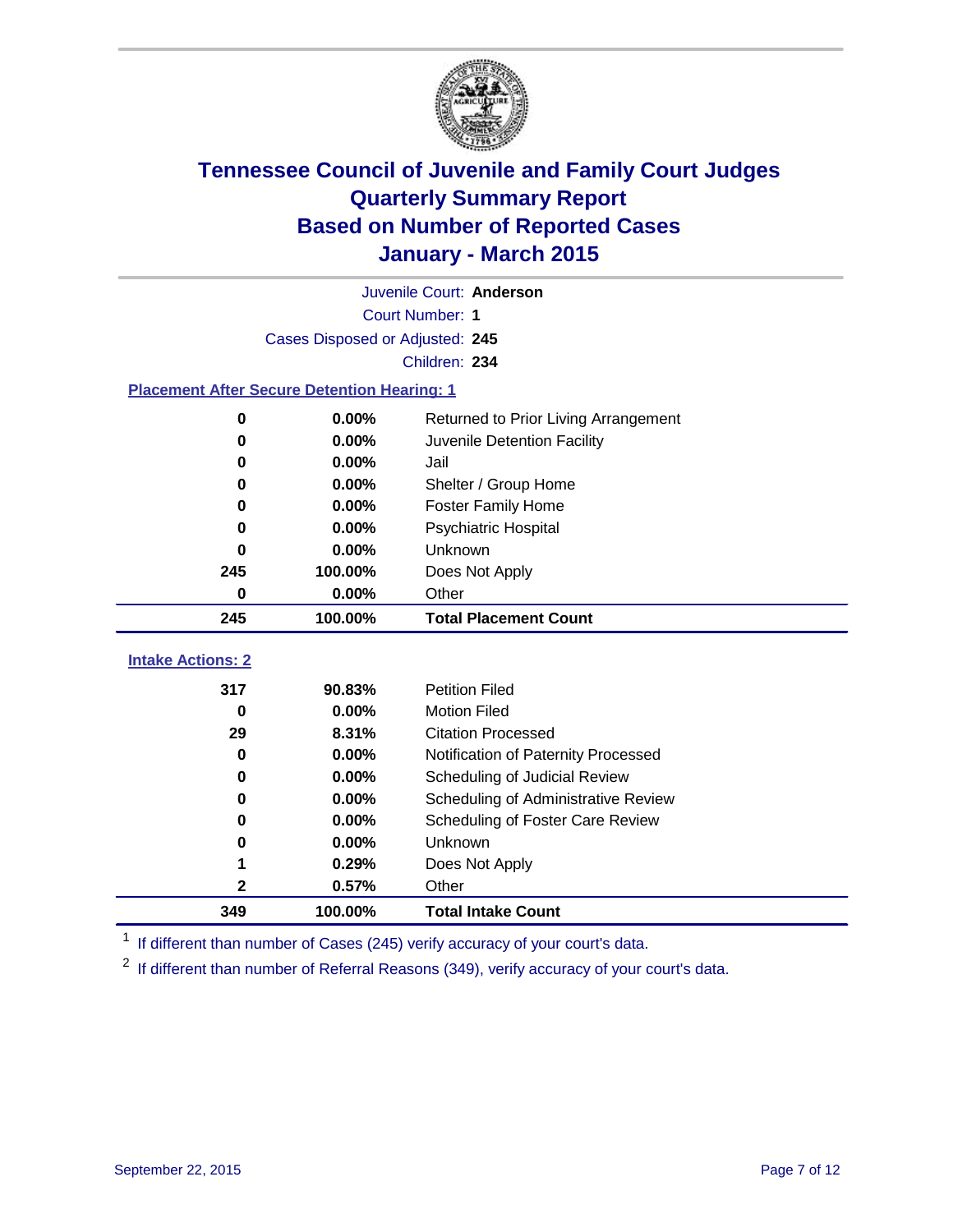

Court Number: **1** Juvenile Court: **Anderson** Cases Disposed or Adjusted: **245** Children: **234**

### **Last Grade Completed by Child: 1**

| 234         | 100.00%        | <b>Total Child Count</b>          |
|-------------|----------------|-----------------------------------|
| $\bf{0}$    | 0.00%          | Other                             |
| 226         | 96.58%         | Unknown                           |
| $\bf{0}$    | 0.00%          | Never Attended School             |
| $\bf{0}$    | 0.00%          | Graduated                         |
| 0           | 0.00%          | <b>GED</b>                        |
| 0           | 0.00%          | Non-Graded Special Ed             |
| 0           | 0.00%          | 12th Grade                        |
| 0           | 0.00%          | 11th Grade                        |
| $\bf{0}$    | 0.00%          | 10th Grade                        |
| $\bf{0}$    | 0.00%          | 9th Grade                         |
| $\mathbf 2$ | 0.85%          | 9th Grade                         |
| $\pmb{0}$   | 0.00%          | 8th Grade                         |
| 0           | 0.00%          | 8th Grade                         |
| 0           | 0.00%          | 7th Grade                         |
| 0           | 0.00%          | 7th Grade                         |
| 0           | 0.00%          | 6th Grade                         |
| 0           | 0.00%          | 6th Grade                         |
| 0           | 0.00%          | 5th Grade                         |
| $\bf{0}$    | 0.00%          | 5th Grade                         |
| 0           | 0.00%          | 4th Grade                         |
| $\pmb{0}$   | 0.00%          | 4th Grade                         |
| $\pmb{0}$   | 0.00%          | 3rd Grade                         |
| 0           | 0.00%          | 3rd Grade                         |
| 0           | 0.00%          | 2nd Grade                         |
| 0           | 0.00%          | 2nd Grade                         |
| 0           | 0.00%          | 1st Grade                         |
| $\pmb{0}$   | 0.00%          | Kindergarten<br>1st Grade         |
| 0           | 0.00%<br>0.00% |                                   |
| $\pmb{0}$   |                | Too Young for School<br>Preschool |
| 6           | 2.56%          |                                   |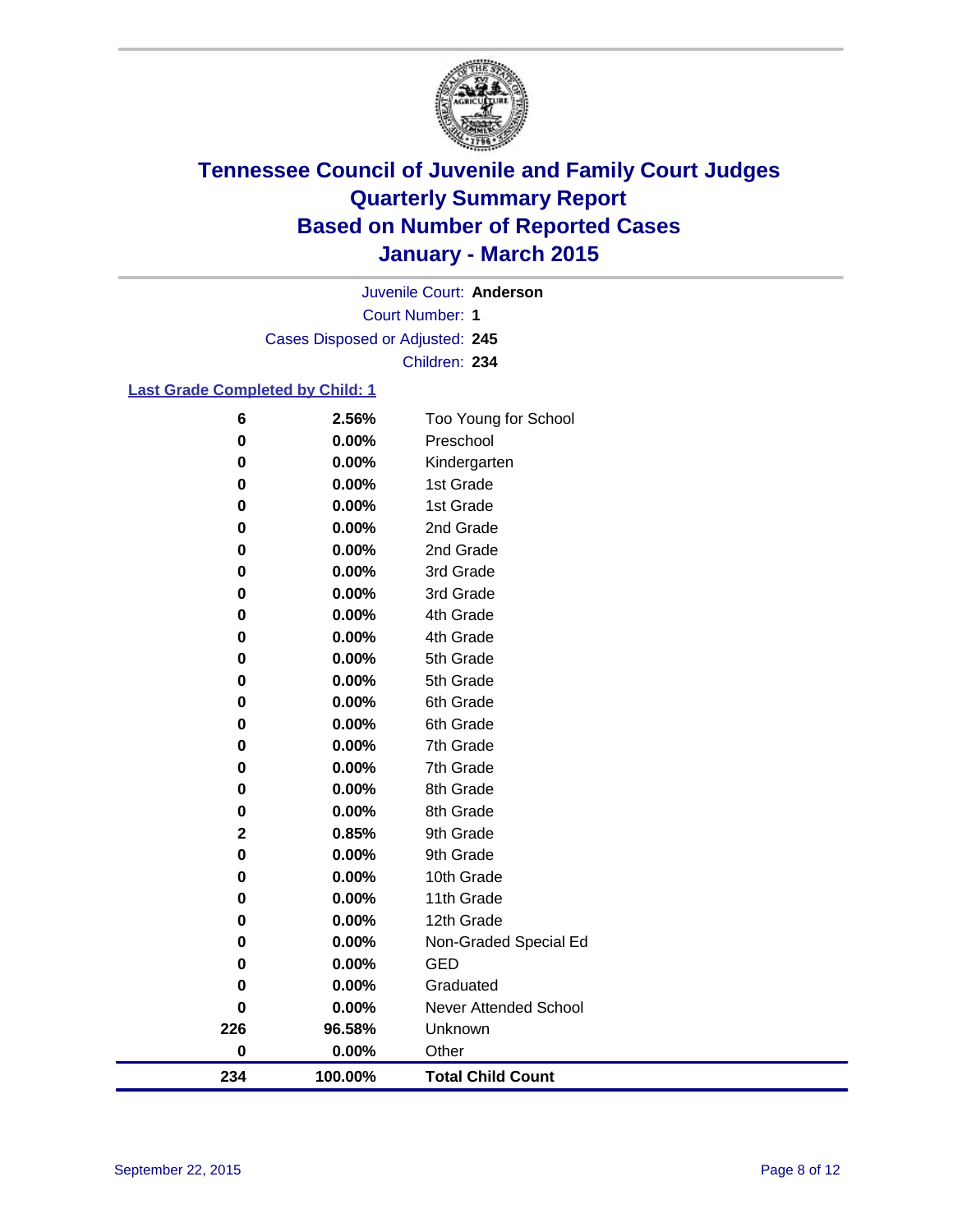

|                                         |                                 | Juvenile Court: Anderson                                                                                       |  |
|-----------------------------------------|---------------------------------|----------------------------------------------------------------------------------------------------------------|--|
|                                         |                                 | Court Number: 1                                                                                                |  |
|                                         | Cases Disposed or Adjusted: 245 |                                                                                                                |  |
|                                         |                                 | Children: 234                                                                                                  |  |
| <b>Enrolled in Special Education: 1</b> |                                 |                                                                                                                |  |
| 0                                       | $0.00\%$                        | Yes                                                                                                            |  |
| 5                                       | 2.14%                           | No                                                                                                             |  |
| 229                                     | 97.86%                          | Unknown                                                                                                        |  |
| 234                                     | 100.00%                         | <b>Total Child Count</b>                                                                                       |  |
|                                         |                                 | . On a called a could be a consequent to model a contraction of the consequence of consequents along the $\mu$ |  |

<sup>1</sup> One child could be counted in multiple categories, verify accuracy of your court's data

| <b>Action Executed By: 1</b> |
|------------------------------|
|------------------------------|

| 349<br>0 | 100.00%<br>0.00% | Judge<br>Magistrate       |
|----------|------------------|---------------------------|
| 0        | $0.00\%$         | <b>YSO</b>                |
| $\bf{0}$ | $0.00\%$         | Other                     |
| 0        | $0.00\%$         | Unknown                   |
| 349      | 100.00%          | <b>Total Action Count</b> |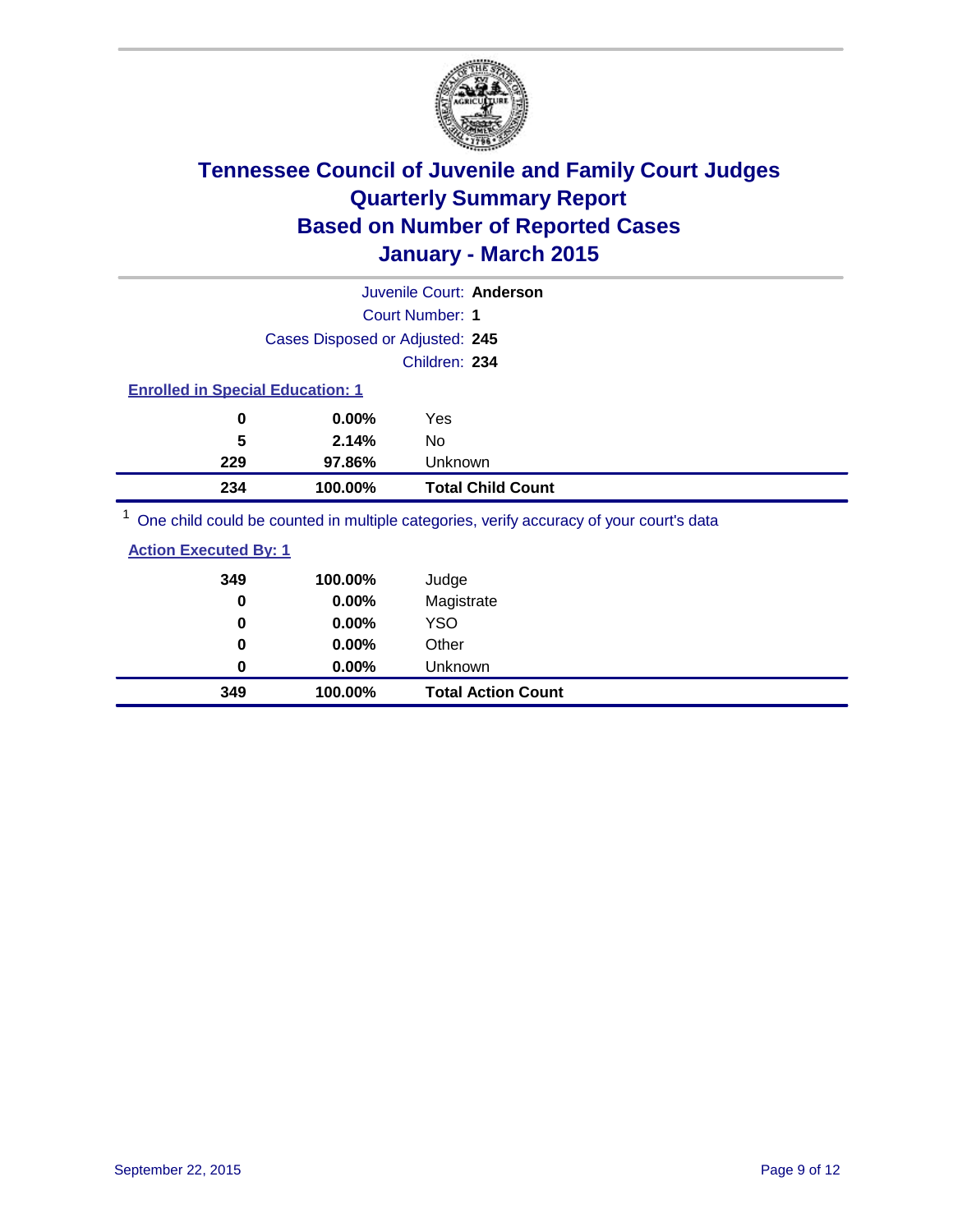

Court Number: **1** Juvenile Court: **Anderson** Cases Disposed or Adjusted: **245** Children: **234**

### **Formal / Informal Actions: 1**

| 229 | 65.62%   | Dismissed                                        |
|-----|----------|--------------------------------------------------|
| 8   | 2.29%    | Retired / Nolle Prosequi                         |
| 43  | 12.32%   | <b>Complaint Substantiated Delinquent</b>        |
| 0   | $0.00\%$ | <b>Complaint Substantiated Status Offender</b>   |
| 0   | $0.00\%$ | <b>Complaint Substantiated Dependent/Neglect</b> |
| 0   | $0.00\%$ | <b>Complaint Substantiated Abused</b>            |
| 0   | $0.00\%$ | <b>Complaint Substantiated Mentally III</b>      |
| 18  | 5.16%    | Informal Adjustment                              |
|     | 0.29%    | <b>Pretrial Diversion</b>                        |
| 0   | $0.00\%$ | <b>Transfer to Adult Court Hearing</b>           |
| 0   | $0.00\%$ | Charges Cleared by Transfer to Adult Court       |
| 4   | 1.15%    | Special Proceeding                               |
| 0   | $0.00\%$ | <b>Review Concluded</b>                          |
| 0   | $0.00\%$ | Case Held Open                                   |
| 46  | 13.18%   | Other                                            |
| 0   | $0.00\%$ | Unknown                                          |
| 349 | 100.00%  | <b>Total Action Count</b>                        |

<sup>1</sup> If different than number of Referral Reasons (349), verify accuracy of your court's data.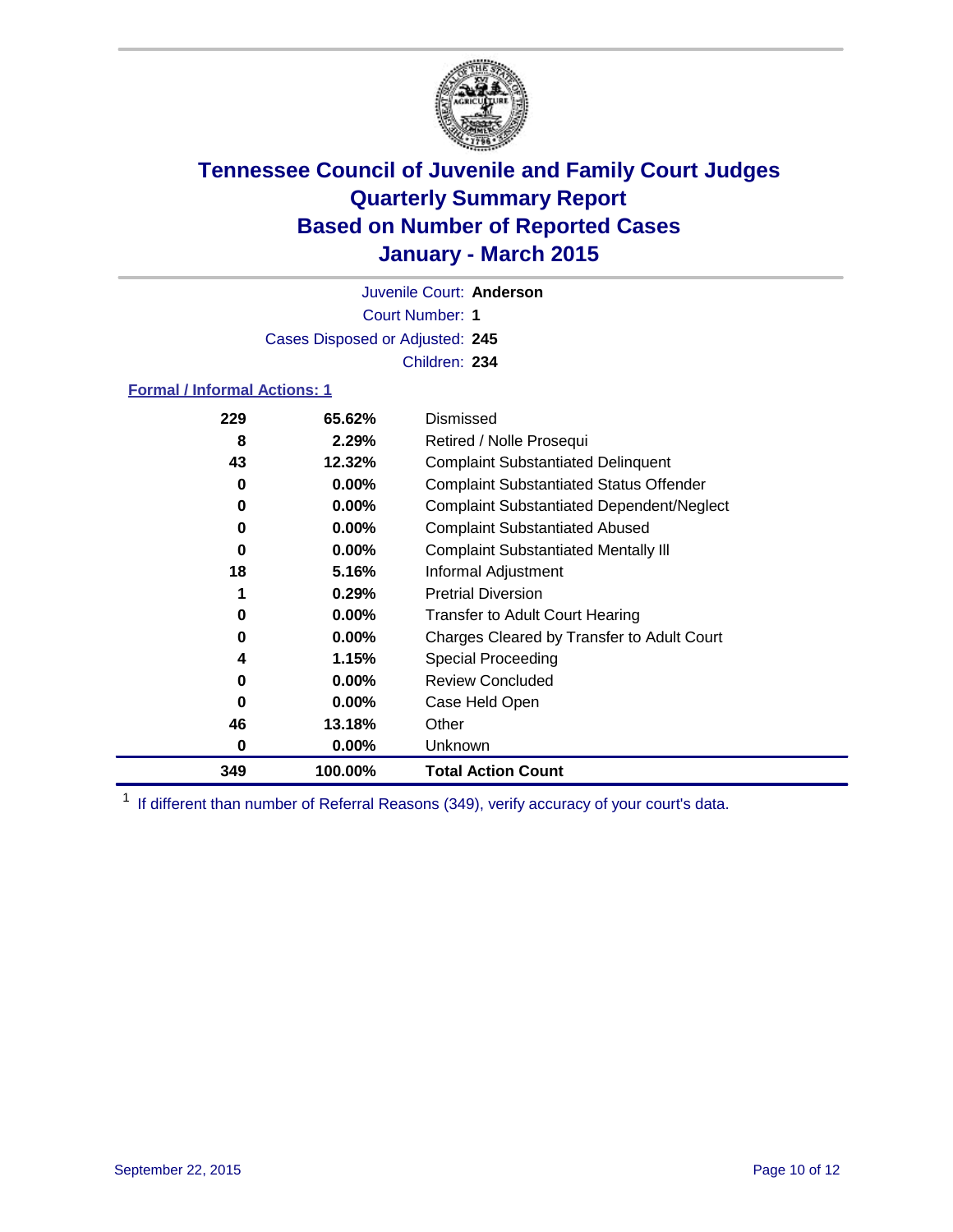

|                       |                                 | Juvenile Court: Anderson                              |
|-----------------------|---------------------------------|-------------------------------------------------------|
|                       |                                 | <b>Court Number: 1</b>                                |
|                       | Cases Disposed or Adjusted: 245 |                                                       |
|                       |                                 | Children: 234                                         |
| <b>Case Outcomes:</b> |                                 | There can be multiple outcomes for one child or case. |
| 154                   | 28.05%                          | <b>Case Dismissed</b>                                 |
| 7                     | 1.28%                           | Case Retired or Nolle Prosequi                        |
| 0                     | 0.00%                           | Warned / Counseled                                    |
| 0                     | 0.00%                           | Held Open For Review                                  |
| 22                    | 4.01%                           | Supervision / Probation to Juvenile Court             |
| 1                     | 0.18%                           | <b>Probation to Parents</b>                           |
| 0                     | 0.00%                           | Referral to Another Entity for Supervision / Service  |
| 0                     | 0.00%                           | Referred for Mental Health Counseling                 |
| 0                     | 0.00%                           | Referred for Alcohol and Drug Counseling              |
| 0                     | 0.00%                           | Referred to Alternative School                        |
| 0                     | 0.00%                           | Referred to Private Child Agency                      |
| 2                     | 0.36%                           | Referred to Defensive Driving School                  |
| 0                     | 0.00%                           | Referred to Alcohol Safety School                     |
| 0                     | 0.00%                           | Referred to Juvenile Court Education-Based Program    |
| 3                     | 0.55%                           | Driver's License Held Informally                      |
| 0                     | 0.00%                           | <b>Voluntary Placement with DMHMR</b>                 |
| 0                     | 0.00%                           | <b>Private Mental Health Placement</b>                |
| 0                     | 0.00%                           | <b>Private MR Placement</b>                           |
| 0                     | 0.00%                           | Placement with City/County Agency/Facility            |
| 0                     | 0.00%                           | Placement with Relative / Other Individual            |
| 1                     | 0.18%                           | Fine                                                  |
| 30                    | 5.46%                           | <b>Public Service</b>                                 |
| 1                     | 0.18%                           | Restitution                                           |
| 0                     | 0.00%                           | <b>Runaway Returned</b>                               |
| 15                    | 2.73%                           | No Contact Order                                      |
| 0                     | 0.00%                           | Injunction Other than No Contact Order                |
| 0                     | 0.00%                           | <b>House Arrest</b>                                   |
| 0                     | 0.00%                           | <b>Court Defined Curfew</b>                           |
|                       | 0.18%                           | Dismissed from Informal Adjustment                    |
| 0                     | 0.00%                           | <b>Dismissed from Pretrial Diversion</b>              |
| 0                     | 0.00%                           | Released from Probation                               |
| 0                     | $0.00\%$                        | <b>Transferred to Adult Court</b>                     |
| 0                     | 0.00%                           | <b>DMHMR Involuntary Commitment</b>                   |
| 0                     | 0.00%                           | <b>DCS Commitment - Determinate</b>                   |